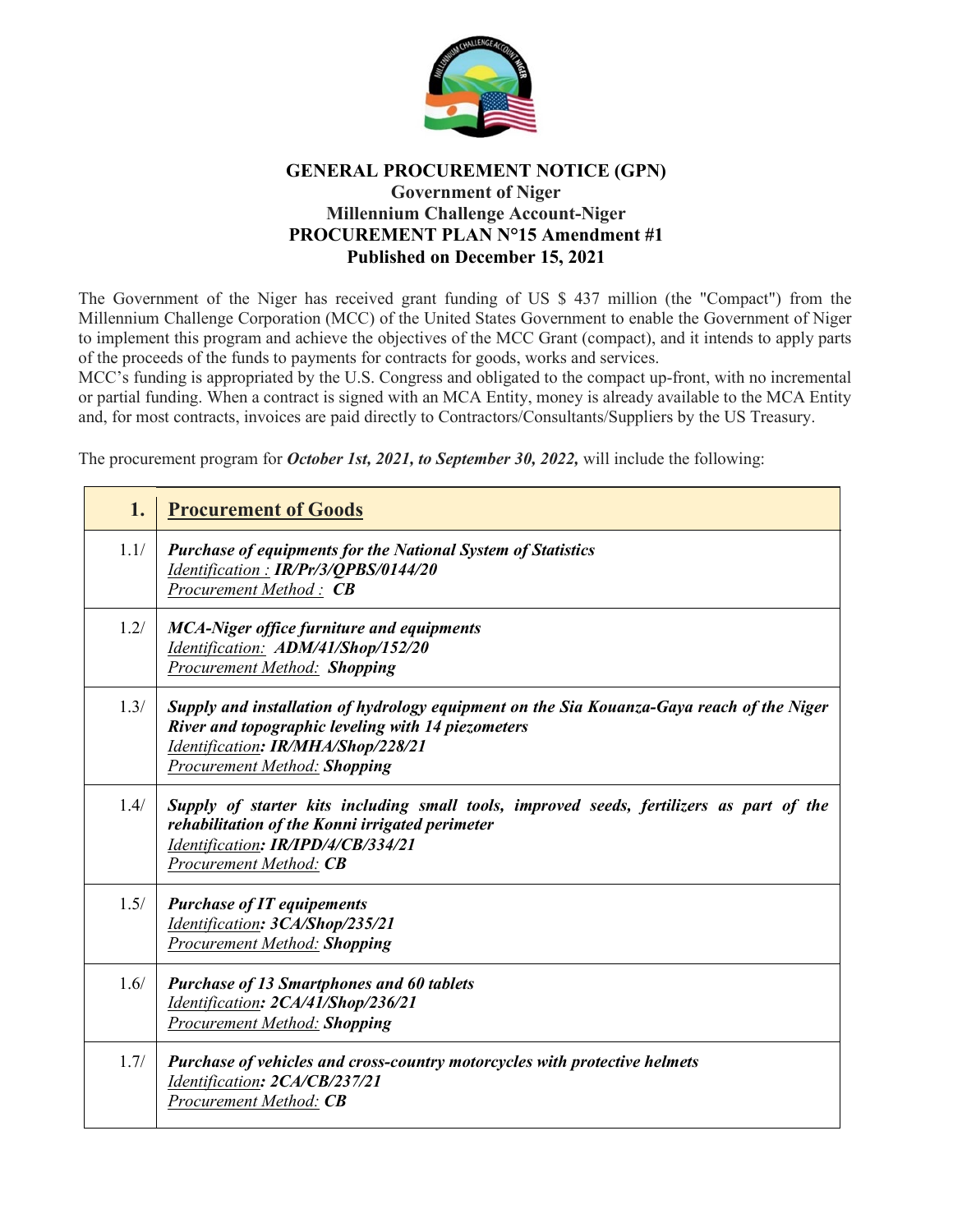| 1.8/   | Purchase of inspection equipment (150 scales, 250 probes,) and kit for inspector (150)<br>Identification: IR/MSM/3/Shop/238/21<br>Procurement Method: Shopping                                          |
|--------|---------------------------------------------------------------------------------------------------------------------------------------------------------------------------------------------------------|
| 1.9/   | <b>Purchase of office equipment</b><br>Identification: 3CA/Shop/239/21<br><b>Procurement Method: Shopping</b>                                                                                           |
| 1.10/  | Purchase of communication radios for vehicles of MCA-Niger and security equipment of the<br>new CRA/PRAPS office in Niamey<br>Identification: ADM/41/Shop/240/21<br><b>Procurement Method: Shopping</b> |
| 1.11/  | <b>Purchase of tires for MCA-Niger vehicles</b><br>Identification: ADM/41/Shop/241/21<br><b>Procurement Method: Shopping</b>                                                                            |
| 1.12/  | Acquisition of disinfectants and hygiene equipment<br>Identification: ADM/41/Shop/242/21<br><b>Procurement Method: Shopping</b>                                                                         |
| 1.13/  | Acquisition of waste management equipment for the department of Birni Konni (PGES Konni)<br>Identification: IR/IPD/3/Shop/243/21<br><b>Procurement Method: Shopping</b>                                 |
| 1.14/  | <b>MCA-Niger office furniture and equipment</b><br>Identification: ADM/41/Shop/254/21<br><b>Procurement Method: Shopping</b>                                                                            |
| 2.     | <b>Procurement of Services</b>                                                                                                                                                                          |
| 2.1/   | <b>Firms</b>                                                                                                                                                                                            |
| 2.1.1/ | <b>Capacity Building in Monitoring &amp; Evaluation</b><br>Identification: ME/31/QCBS/198/21                                                                                                            |
|        | Procurement Method: <b>QCBS</b>                                                                                                                                                                         |
| 2.1.2/ | Recruitment of a firm in charge for diagnostic and certification of the maintenance<br>Identification: ADM/41/LCS/255/20<br>Procurement Method: LCS                                                     |
| 2.2/   | <b>Individuals Consultants</b>                                                                                                                                                                          |
| 2.2.1/ | Recruitment of a consultant for capacity building of Private Sector Partnership Fund<br>beneficiaries<br>Identification: CR/CRA/2/IC/105/19<br>Procurement Method: IC                                   |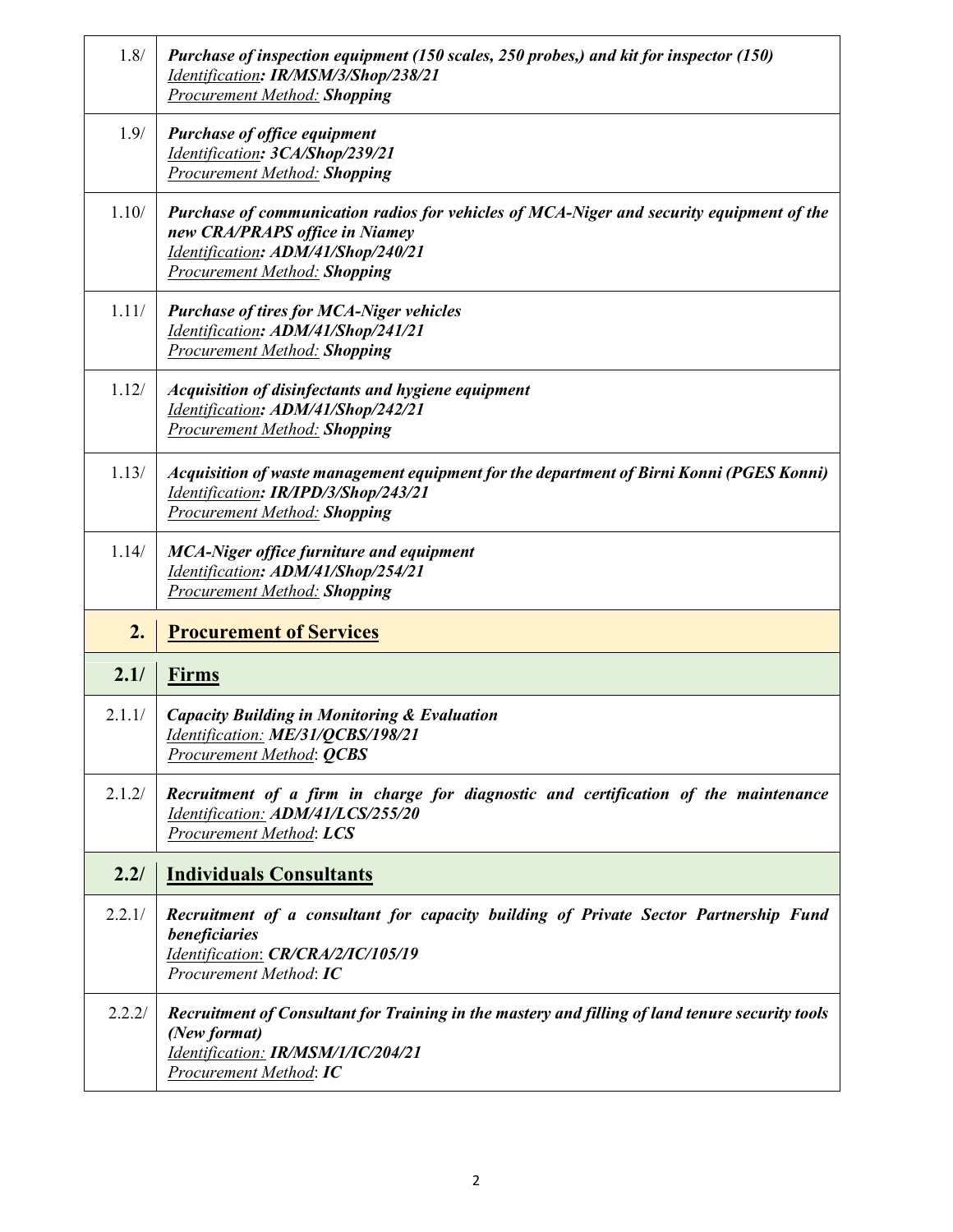| 2.2.3/ | Recruitment of an individual consultant for training in knowledge and filling in new land<br>security forms for Agro-sylvo-Pastoral investments for the benefit of Cofocom / CRC<br>Identification: IR/MSM/1/IC/245/21<br>Procurement Method: IC         |
|--------|----------------------------------------------------------------------------------------------------------------------------------------------------------------------------------------------------------------------------------------------------------|
| 2.2.4/ | Recruitment of an individual consultant in charge of "Training and technical supervision of<br>actors in the context of waste management for the department of Birni Konni (PGES Konni)"<br>Identification: IR/IPD/3/IC/246/21<br>Procurement Method: IC |
| 2.2.5/ | Recruitment of a concierge for Konni's passage house<br>Identification: ADM/41/IC/248/21<br><b>Procurement Method: IC</b>                                                                                                                                |
| 2.2.6/ | <b>Recruitment of Sexual Harassement consultant</b><br>Identification: ADM/41/IC/253/21<br><b>Procurement Method: IC</b>                                                                                                                                 |
| 3.     | <b>Non-Consultant Services</b>                                                                                                                                                                                                                           |
| 3.1/   | Recruitment of an MCA-Niger electrical compliance diagnostic provider headquarters, transit<br>house and regional offices<br>Identification: ADM.Esp/41/NCS/182/20<br>Procurement Method: Shopping                                                       |
| 3.2/   | Reproduction of new forms for formalizing land rights (form and register)<br>Identification: IR/MSM/1/NCS/203/21<br><b>Procurement Method: Shopping</b>                                                                                                  |
| 3.3/   | Recruitment of a firm facilitating the strategic retreat of the MCA Niger team<br>Identification: ADM/41/Shop/226/21<br><b>Procurement Method: Shopping</b>                                                                                              |
| 3.4/   | Recruitment of a service provider for the disinfection of MCA-Niger and the four regions<br>offices and vehicles, (framework contract)<br>Identification: ADM/41/NCS/249/21<br><b>Procurement Method: Shopping</b>                                       |
| 3.5/   | Recruitment of a service provider in charge of the security for the regional offices<br>Identification: ADM/41/NCS/250/21<br><b>Procurement Method: Shopping</b>                                                                                         |
| 3.6/   | Construction Sia / small-scale Irrigation - Supply and installation of irrigation kits, pumping<br>kits and drilling works for the Sia Kouanza perimeters<br>Identification: IR/IPD/2/CB/217/21<br><b>Procurement Method: LCB</b>                        |
| 4.1    | <b>Procurement of Works</b>                                                                                                                                                                                                                              |
| 4.1/   | <b>Construction of corridors</b><br>Identification: CR/PRAPS/3/CB/114/20<br><b>Procurement Method: CB</b>                                                                                                                                                |
| 4.2/   | <b>Construction of livestock markets</b><br>Identification: CR/PRAPS/3/CB/144/20                                                                                                                                                                         |